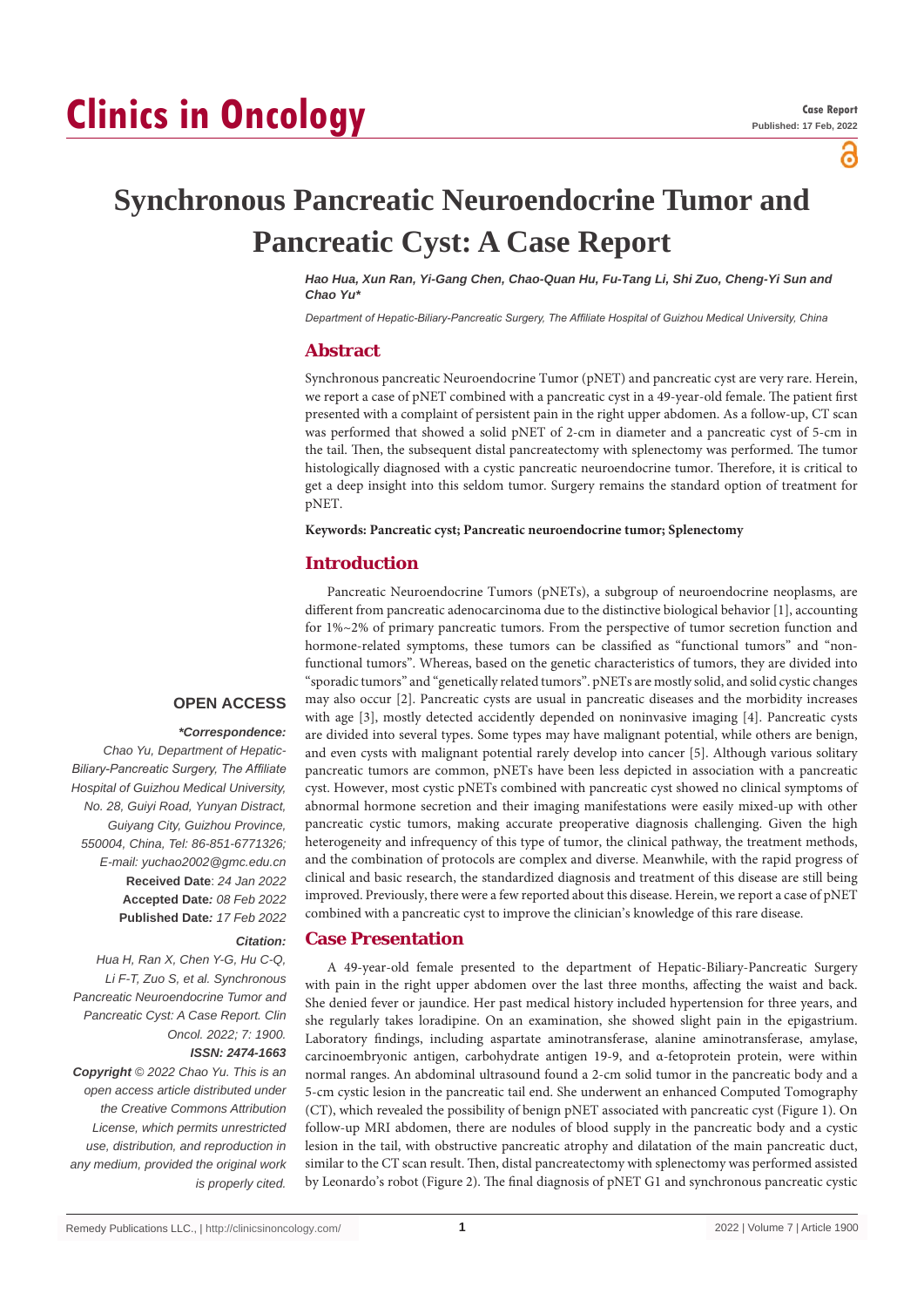

**Figure 1:** Examples of contrast-enhanced Computed Tomography (CT) images of the patient with pNET and pancreatic cyst (A and B). CT imaging demonstrates a well-defined mass of 2 cm in size centered in the tail of the pancreas with enhancement and a 5 cm cystic change lesion in the tail of the pancreas with low density.



**Figure 2:** Macroscopic findings of the resected specimen. The section of the mass in the body of the pancreas showed a pale and solid nodule with clear boundary. The section of the pancreatic tail is characterized by single cystic change and smooth capsule wall.



change in the pancreatic tail was confirmed by histopathology (Figure 3). No lymph node metastases were detected. The patient received no adjuvant therapy. A progression-free survival, as shown by CT, was obtained for two months.

### **Discussion**

The concurrent occurrence of various kinds of tumors in pancreatic is clinically uncommon [6]. The case presented here underlined that a pancreatic cyst, a common benign lesion, can be associated with in apparent simultaneous pNETs. This kind of disease tends to occur in middle-aged people and is slightly more common in women [7]. Moreover, the patient in our case is a middle-aged woman, which is similar to the literature report. The pancreatic cyst is more likely to occur in the tail of the pancreas [8]. Nineteen cases of cystic and solid pNETs were reported, mostly located in the body

of the pancreatic body [9]. In our case, the pNET was located in the body of the pancreatic, and the pancreatic cyst occurred in the tail of the pancreatic, which is in well agreement with the result in the previous literature.

The understanding of the pathological mechanism of cystic degeneration is also critical for diagnosing pNETs combined with a pancreatic cyst from cyst pNETs. In cyst pNETs, liquefaction and infarction were the main reasons for the formation of cystic lesions, and the degeneration of the tumor is accompanied by the formation of the surrounding fibrous capsule, which blocks the blood supply of the tumor, leading to internal ischemia and necrosis of the tumor [10]. However, in the current case, the pancreatic cyst was caused by cystic dilation of the distal pancreatic duct or acinar due to obstruction of the pancreatic duct by the solid pNET without necrosis confirmed by pathological diagnosis. The inner wall of the retention cyst is a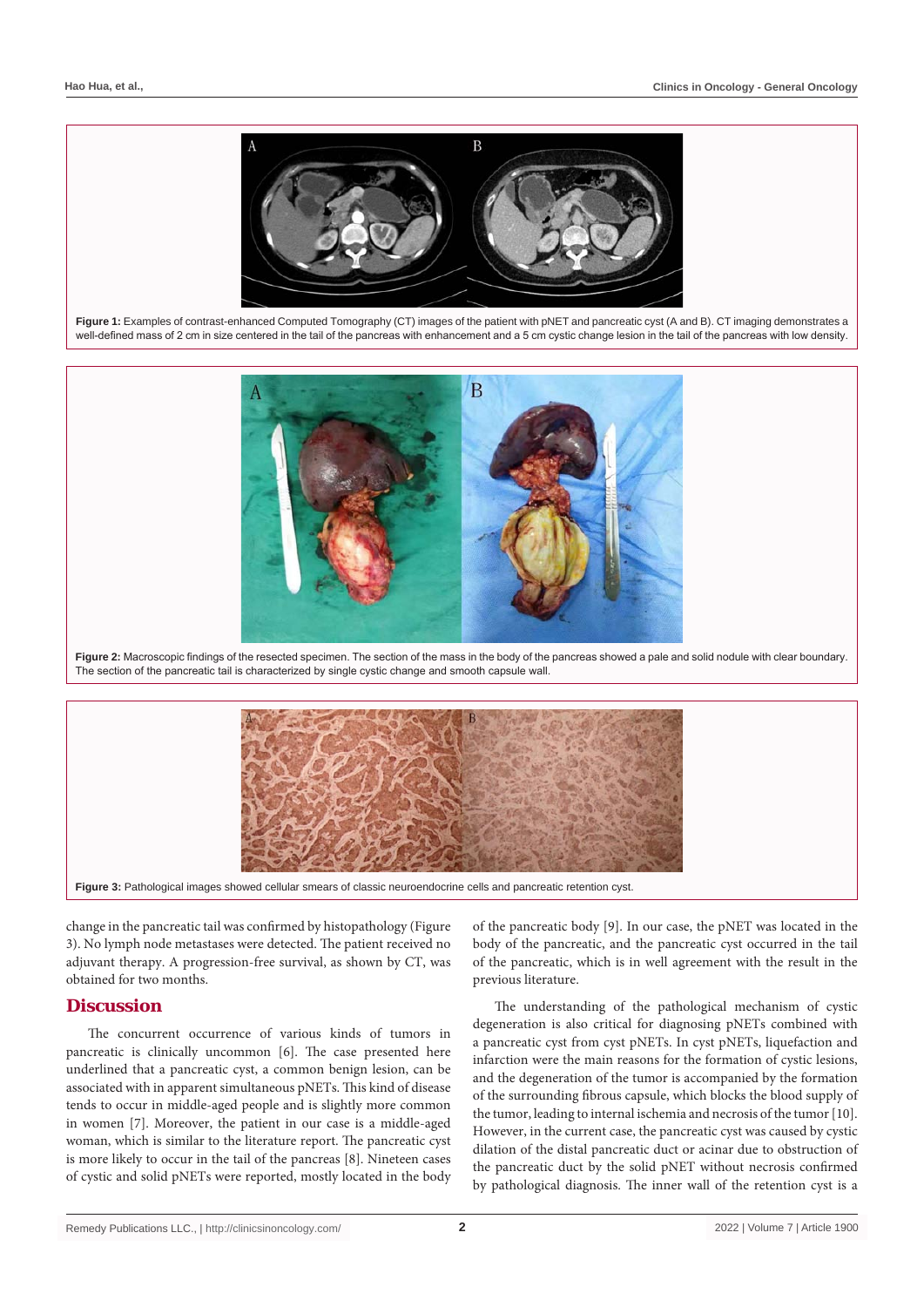monolayer of cubic or flat epithelial cells with clear cystic fluid.

Traditional imaging methods, including ultrasound, enhanced Computed Tomography (CT), and Magnetic Resonance Imaging (MRI) are commonly used to diagnose pNETs and pancreatic cyst [11]. However, these methods have limited efficacy in the localization and staging of pNETs and the classification of a pancreatic cyst. Most pNETs express somatostatin receptors, so radionuclide labeled somatostatin analogs can be applied for tumor imaging [12]. Given the large proportion of cystic tumors, it is easy to be confused with other pancreatic cystic tumors, such as cystic pNETs, resulting in misdiagnosis. We should take some entities that can simulate it into consideration. Endoscopic Ultrasound (EUS) and EUS-Fine-Needle Aspiration (FNA) are beneficial for preoperative diagnosis of suspicious pNETs [13,14]. Previous studies also elucidated that EUS-FNA with cyst fluid analysis can accurately diagnose individual sorts of pancreatic cysts and guide us to make a therapeutic decision in patients with pNETs and pancreatic cyst [15,16]. Therefore, EUS-FNA should be considered for further diagnosis in patients whose clinical manifestations and CT or MRI are challenging to diagnose and cannot exclude this simultaneous disease. In the present case, the tumor was detected by imaging techniques as masses and the diagnosis is mainly based on CT and MRI. Accurate pathological diagnosis is the cornerstone of the clinical decision of pNETs and pancreatic cyst. The report of our case revealed that the tumor is non-functional and solid. The immunohistochemical result of current patient showed that, there were no microscopic satellite lesions and surrounded invasion and lymphatic metastasis. Features and the tumors presented as solitary masses with no extrahepatic involvement.

Compared with solitary pancreatic tumors, it is critical to perform surgical resection on multiple tumors, even when they are benign. Surgery is the main treatment for this simultaneous disease and radical surgical resection is the only choice for long-term survival. The main surgical strategy is distal pancreatectomy according to the location and nature of tumors [17]. Paiella et al. [18] showed that cystic lesions were mostly located in the tail of the pancreas and solid lesions were likely to locate in the head and body of the pancreas. Given the location of the tumor in the tail and body of the pancreas, we conducted resection of the body and tail of pancreas and splenectomy assisted by Leonardo's robot. There were no postoperative complications occurred, and the recovery was well. Due to the degree of proliferation of tumor cells, pNETs can be classified into three levels, including G1, G2, and G3, and the lower the grade; the less invasive it is [19]. Tumor size is considered to be a key factor in assessing the biological behavior and risk of recurrence of pNETs, and tumors with length longer than 2.0 cm are more aggressive [20]. In our case, the degree of proliferation of pNET is G1 and its size is just 2.0 cm. Considering the relatively mild biological behavior of pNETs and pancreatic cysts, there are no guidelines to recommend postoperative adjuvant therapy for these patients undergoing radical surgery. Thus, the prognosis is optimistic compared with other malignant pancreatic tumors.

To sum up, pNETs combined with pancreatic cysts are scarce. Being aware of pNETs and pancreatic cysts can improve the management and diagnosis of this entity and surgery is the main effective strategy for treatment. In the future, more clinical and basic researches will be required to explore the characteristic of this type of disease, which can optimize their therapeutic procedures and promote the establishment of standardized diagnosis and treatment strategies.

## **Acknowledgment**

We would like to thank Dr. Yu for his guidance on this article and for his editing and proofreading of this English manuscript.

## **Funding**

This research was financially supported by the following funds: The Science and Technology Planning Project of Guizhou Province, the Science and Technology Cooperation Support of Guizhou Province [2021] General 080; the Clinical Medical Research Center of Hepatobiliary Surgery of Guizhou Province, the Science and platform talent of Guizhou Province [2017] 5404; the Science and Technology Foundation of Health and Family Planning Commission of Guizhou Province [grant number: gzwkj2021-167]; the Science and Technology Planning Project of Guizhou Province, construction contract [2019] 9-1-26.

## **References**

- 1. [Dasari A, Shen C, Halperin D, Zhao B, Zhou S, Xu Y, et al. Trends](https://pubmed.ncbi.nlm.nih.gov/28448665/)  [in the incidence, prevalence, and survival outcomes in patients](https://pubmed.ncbi.nlm.nih.gov/28448665/)  [with neuroendocrine tumors in the United States. JAMA Oncol.](https://pubmed.ncbi.nlm.nih.gov/28448665/)  [2017;3\(10\):1335-42.](https://pubmed.ncbi.nlm.nih.gov/28448665/)
- 2. [Toshima F, Inoue D, Komori T, Yoshida K, Yoneda N, Minami T, et al. Is](https://pubmed.ncbi.nlm.nih.gov/28258323/)  [the combination of MR and CT findings useful in determining the tumor](https://pubmed.ncbi.nlm.nih.gov/28258323/)  [grade of pancreatic neuroendocrine tumors? Jpn J Radiol. 2017;35\(5\):242-](https://pubmed.ncbi.nlm.nih.gov/28258323/) [53.](https://pubmed.ncbi.nlm.nih.gov/28258323/)
- 3. [Laffan TA, Horton KM, Klein AP, Berlanstein B, Siegelman SS, Kawamoto](https://pubmed.ncbi.nlm.nih.gov/18716113/)  [S, et al. Prevalence of unsuspected pancreatic cysts on MDCT. AJR Am J](https://pubmed.ncbi.nlm.nih.gov/18716113/)  [Roentgenol. 2008;191\(3\):802-7.](https://pubmed.ncbi.nlm.nih.gov/18716113/)
- 4. [Zaheer A, Pokharel SS, Wolfgang C, Fishman EK, Horton KM. Incidentally](https://pubmed.ncbi.nlm.nih.gov/22534872/)  [detected cystic lesions of the pancreas on CT: Review of literature and](https://pubmed.ncbi.nlm.nih.gov/22534872/)  [management suggestions. Abdom Imaging. 2013;38\(2\):331-41.](https://pubmed.ncbi.nlm.nih.gov/22534872/)
- 5. [Simeone DM. SSAT/AGA/ASGE state of the art conference on cystic](https://pubmed.ncbi.nlm.nih.gov/18224378/)  [neoplasms of the pancreas. J Gastrointest Surg. 2008;12\(8\):1475-7.](https://pubmed.ncbi.nlm.nih.gov/18224378/)
- 6. [Posniak HV, Olson MC, Demos TC. Coexistent adenocarcinoma and](https://www.clinicalimaging.org/article/0899-7071(91)90083-8/fulltext)  [microcystic adenoma of the pancreas. Clin Imaging. 1991;15\(3\):220-2.](https://www.clinicalimaging.org/article/0899-7071(91)90083-8/fulltext)
- 7. [Ridtitid W, Halawi H, DeWitt JM, Sherman S, LeBlanc J, McHenry L, et](https://pubmed.ncbi.nlm.nih.gov/25763832/)  [al. Cystic pancreatic neuroendocrine tumors: Outcomes of preoperative](https://pubmed.ncbi.nlm.nih.gov/25763832/)  [endosonography-guided fine needle aspiration, and recurrence during](https://pubmed.ncbi.nlm.nih.gov/25763832/)  [long-term follow-up. Endoscopy. 2015;47\(7\):617-25.](https://pubmed.ncbi.nlm.nih.gov/25763832/)
- 8. [Reid MD, Choi HJ, Memis B. Serous neoplasms of the pancreas: A](https://pubmed.ncbi.nlm.nih.gov/26559376/)  [clinicopathologic analysis of 193 cases and literature review with new](https://pubmed.ncbi.nlm.nih.gov/26559376/)  [insights on macrocystic and solid variants and critical reappraisal of so](https://pubmed.ncbi.nlm.nih.gov/26559376/)[called "serous cystadenocarcinoma". Am J Surg Pathol. 2015;39\(12\):1597-](https://pubmed.ncbi.nlm.nih.gov/26559376/) [610.](https://pubmed.ncbi.nlm.nih.gov/26559376/)
- 9. [Yoon WJ, Daglilar ES, Pitman MB, Brugge WR. Cystic pancreatic](https://pubmed.ncbi.nlm.nih.gov/23296363/)  [neuroendocrine tumors: Endoscopic ultrasound and fine-needle aspiration](https://pubmed.ncbi.nlm.nih.gov/23296363/)  [characteristics. Endoscopy. 2013;45\(3\):189-94.](https://pubmed.ncbi.nlm.nih.gov/23296363/)
- 10. [Kajiwara M, Gotohda N, Konishi M, Nakagohri T, Takahashi S, Kojima M,](https://pubmed.ncbi.nlm.nih.gov/18040626/)  [et al. Cystic endocrine tumor of the pancreas with an atypical multilocular](https://pubmed.ncbi.nlm.nih.gov/18040626/)  [appearance. J Hepatobiliary Pancreat Surg. 2007;14\(6\):586-9.](https://pubmed.ncbi.nlm.nih.gov/18040626/)
- 11. [de Jong K, Nio CY, Mearadji B, Phoa SS, Engelbrecht MR, Dijkgraaf](https://pubmed.ncbi.nlm.nih.gov/22015970/)  [MG, et al. Disappointing interobserver agreement among radiologists](https://pubmed.ncbi.nlm.nih.gov/22015970/)  [for a classifying diagnosis of pancreatic cysts using magnetic resonance](https://pubmed.ncbi.nlm.nih.gov/22015970/)  [imaging. Pancreas. 2012;41\(2\):278-82.](https://pubmed.ncbi.nlm.nih.gov/22015970/)
- 12. [Ito T, Igarashi H, Jensen RT. Pancreatic neuroendocrine tumors: Clinical](https://pubmed.ncbi.nlm.nih.gov/23582916/)  [features, diagnosis and medical treatment: advances. Best Pract Res Clin](https://pubmed.ncbi.nlm.nih.gov/23582916/)  [Gastroenterol. 2012;26\(6\):737-53.](https://pubmed.ncbi.nlm.nih.gov/23582916/)